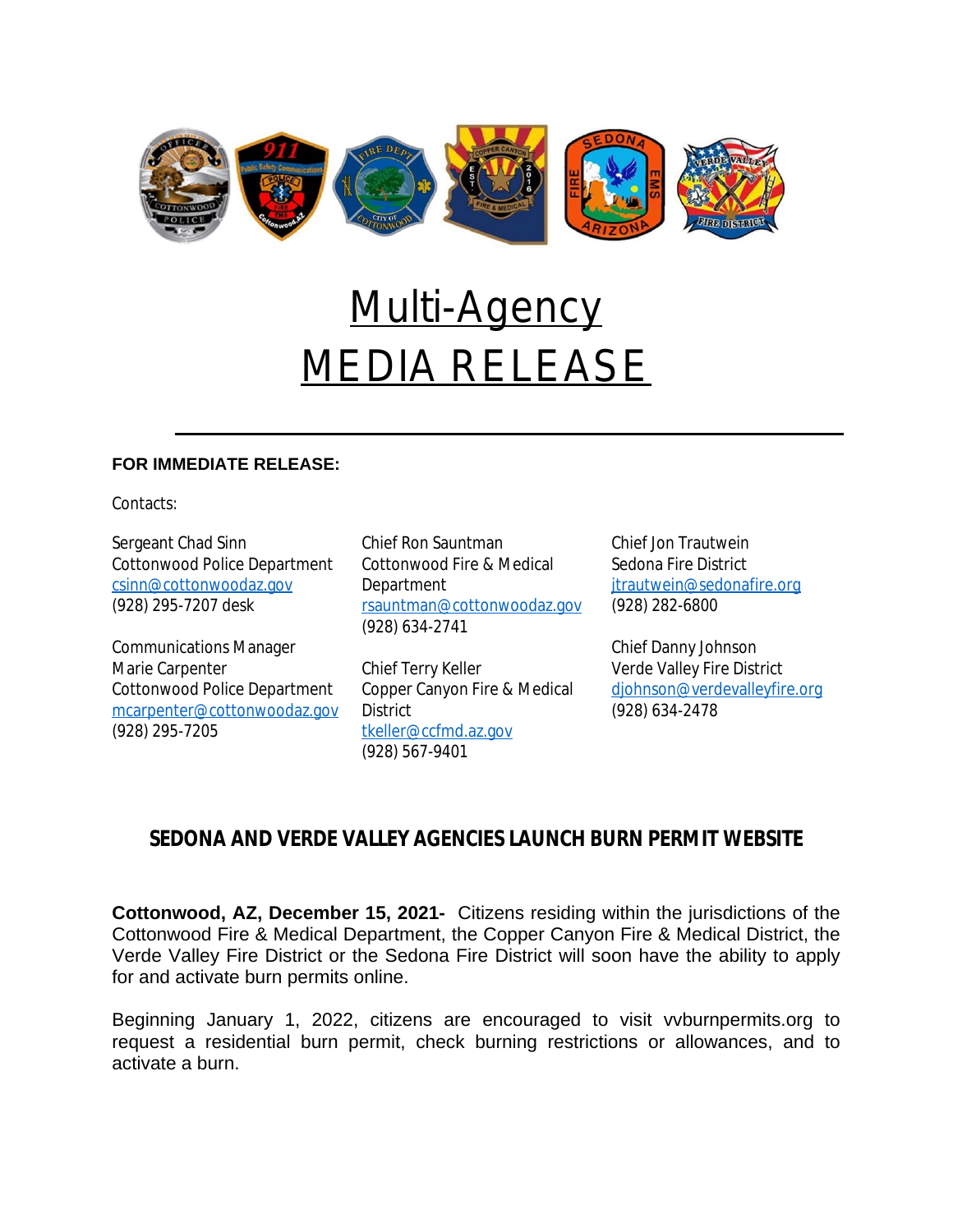In addition to the new website, community members will notice a few other changes. The most significant change will be for the residents and burn permit holders of the Verde Valley Fire District. In order to comply with Arizona Department of Environmental Quality (ADEQ) requirements, burn permits will be valid only during the calendar year of issue. Also beginning on January 1, 2022, burn permits are valid for use at the address listed on the permit. If a resident needs to burn at a different property, a new permit will be required unique to that property. "We know there a number of residents in the [Verde Valley Fire] District who have had the same permit for several years, even decades, stated Verde Valley Fire Chief Danny Johnson. "As long as the burn permit holder remained the property owner, the permit did not expire. Thousands of burn permits have been issued over the years and it is nearly impossible to validate all of these permits. The annual permitting process provides us with a mechanism to provide permit holders with updated safety practices and pertinent information, at least on an annual basis."

Changes to the burn seasons and permitted burn hours are also forthcoming. Currently, each agency has different burning start and stop times or different burn seasons throughout the year. Beginning January 1<sup>st</sup>, burning is permitted between the hours of 8:00 am and 3:00 pm and burning will be permitted year-round, with the caveat that conditions are favorable for safe burning. Weather conditions, air quality, regional alerts and restrictions are evaluated daily in determining whether burning is permitted. It is possible that a burn day will be abbreviated as if conditions are favorable in the morning, but less than ideal in the afternoon, for example.

"We want to provide as many opportunities as we can for our residents to clear brush and organic material on their properties," Copper Canyon Fire & Medical Department Chief Terry Keller stated. "Over the last few years, we have encountered very dry conditions and this last Wildfire season was extremely active. We encourage residents take advantage of good weather and safe conditions to create defensible spaces on their properties, whether it is by clearing and burning brush or another practice such as hauling brush to a green waste collection site."

Verde Valley Fire & EMS Chiefs' Association (VVFECA) President, Jon Trautwein of the Sedona Fire District commented on the regional partnership between the Sedona/Verde Valley agencies and the Cottonwood Public Safety Communications Center, "We work very closely with one another in this region and often respond to incidents together. As a group, we have to consider methods and practices that allow each agency to provide the best service to its constituents in the most efficient manner. By adopting industry best practices and standardizing our operations where feasible, we can complete this objective. Getting on the same page with burn regulations and the permit process is one example of the benefits of our partnership."

The burning of inorganic material, garbage, plastic, hazardous materials is not permitted. Additionally, poison oak, sumac or ivy, and oleander is prohibited. Residential burn permits are designated for the burning of dry, organic yard waste. Ceremonial or special event burn permits, commercial or construction burn permits, or variance requests must be obtained directly from the fire department or fire district administrative offices.